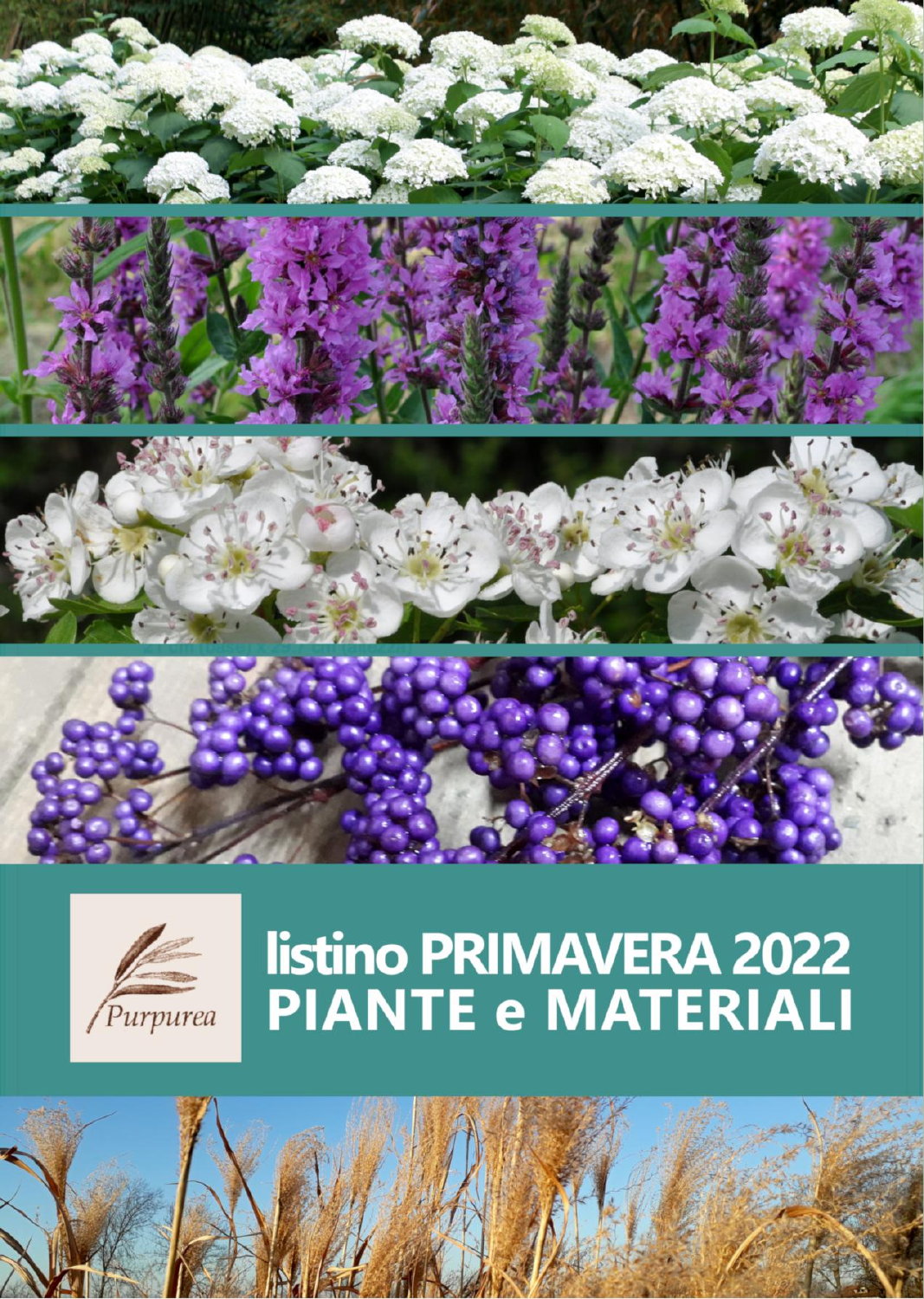## **listino PRIMAVERA 2022**

Nonostante gli importanti e indiscrimminati aumenti delle materie prime degli ultimi mesi abbiamo cercato di contenere al massimo gli aumenti del presente listino. Ci riserviamo, però, qualche ulteriore modifica di prezzo, qualora non fosse possibile fare diversamente.

#### in copertina: (dall'alto) Hydrangea arborescens annabelle, Lythrum salicaria. Crataeaus monoavna. Callicarpa dichotoma issai. Miscanthus sinensis zebrinus

- soluzioni e materiali accessori
- alberi ornamentali - arbusti ornamentali
	- piccoli frutti da coltivazione
	- conifere ornamentali
	- erbacee perenni ornamentali
	- graminacee ornamentali
	- forestali autoctone
	- rampicanti ornamentali



Il verde certificato

CQY

vivaio Purpurea

azienda certificata:

#### www.purpurea.it

uno strumento facile e stimolante nella scelta di piante e soluzioni per il verde professionale





Purpurea

**NDICE** 

www.puzle.it per scoprire come funziona

il sistema di verde verticale facile PUZLE



www.madeinbamboo.com il sito per conoscere le grandi possibilità di impiego e coltivazione del bambù



### **purpurea S.n.C.**<br>via None 47 - 10040 - Piobesi T.se - TO tel. vivaio: 011 96 24 911 - fax: 011 19 82 19 03

cell. vivaio: 349 30 38 093 - cell. alberto: 348 22 12 547<br>info@purpurea.it - purpurea@pec.it **CODICE SDI per fatturazione elettronica: M5UXCR1**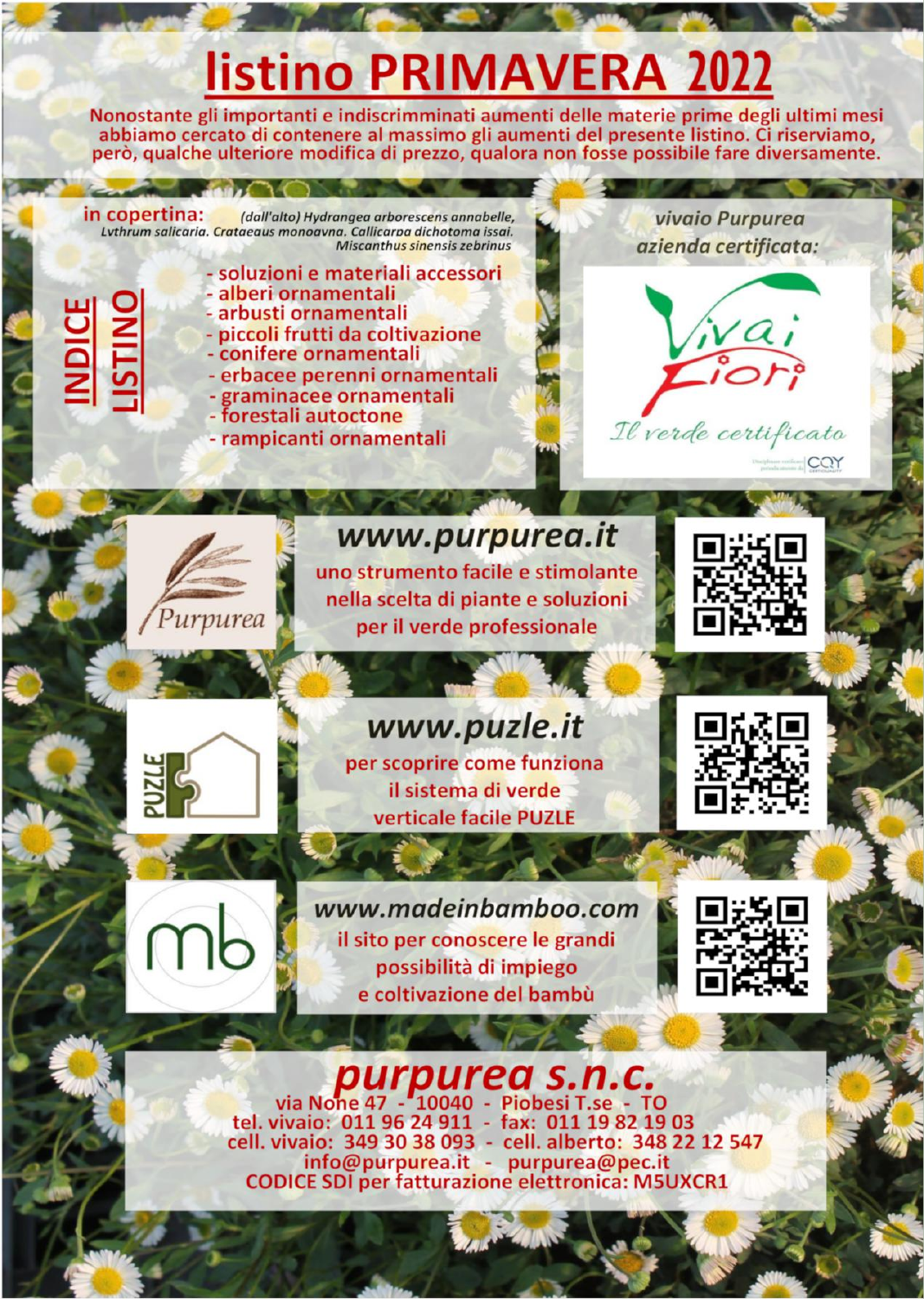## SOLUZIONI e materiali accessori  $\mathbb{Z}$  primavera



| и.т. | tipo              | descrizione articolo                                                            | <b>IVA</b> | conf. |  |
|------|-------------------|---------------------------------------------------------------------------------|------------|-------|--|
|      |                   | <b>MATERIALI PER PROGETTO BIO-LINK</b>                                          |            |       |  |
| n.   | <b>BIO-LINK</b>   | BUG BOX NIDIFICAZIONE API SOLITARIE - MATERIALI NATURALI - 60X40x20 cm          | 22         |       |  |
| kg   | <b>INERBIM.</b>   | MISCUGLIO FIORITO PER IMPOLLINATORI AUSILIARI - 25 specie perenni - 3-4 GR/MQ   | 10         |       |  |
| n.   | <b>BIO-LINK</b>   | WEB-APP MONITORAGGIO APOIDEI SOLITARI MEDIANTE QR CODE - attivazione e 1° anno  | 22         |       |  |
|      |                   | <b>MATERIALI BIODEGRADABILI AL 100% PER IMPIANTI SOSTENIBILI</b>                |            |       |  |
| n.   | <b>VARIE</b>      | BIOSTUOIA JUTA - MAGLIE 2 CM - 500 GR/MQ - LARGH. 1,22 CM                       | 22         |       |  |
| n.   | <b>PACCIAME</b>   | FERRO FORCELLA FISSA-TELO FE37 - DIAM.3MM - 17X3X17 CM                          | 22         | 300   |  |
| n.   | <b>PACCIAME</b>   | PACCIAMATURA JUTA DISCHETTI DIAM. 15,5 cm - 700 gr/mq - FUSTELLATI - BIO 100%   | 22         |       |  |
| n.   | <b>PACCIAME</b>   | PACCIAMATURA JUTA DISCHETTI DIAM. 18 cm - 700 gr/mq - FUSTELLATI - BIO 100%     | 22         |       |  |
| n.   | <b>PACCIAME</b>   | PACCIAMATURA JUTA DISCHETTI DIAM. 24 cm - 700 gr/mq - FUSTELLATI - BIO 100%     | 22         |       |  |
| n.   | <b>PACCIAME</b>   | PACCIAMATURA BIOFELTRO JUTA QUADROTTI 40X40 cm - 1000 gr/mq                     | 22         |       |  |
| mq   | <b>PACCIAME</b>   | PACCIAMATURA BIOFELTRO JUTA ROTOLO 0,5X40m - 1000 gr/mq                         | 22         |       |  |
| mq   | <b>PACCIAME</b>   | PACCIAMATURA BIOFELTRO JUTA ROTOLO 1X40m - 1000 gr/mq                           | 22         |       |  |
| n.   | <b>PROTEZIONI</b> | PROTEZIONI RODITORI - PAPERBIO 10/50 - CARTONE - H.50 CM - 100% bio - 350 gr/mq | 22         |       |  |
| n.   | <b>PROTEZIONI</b> | PROTEZIONI RODITORI - SHELTERBIO 10/50 - JUTA- H.50 CM - 100% biodegradabile    | 22         |       |  |
| kg   | <b>LEGATURE</b>   | SPAGO SISAL LEGARE - SPESSORE 2 MM - biodegradabile 100% - BOBINA 4 KG          | 22         |       |  |
| n.   | <b>SUBSTRATI</b>  | TERRICCIO COCCO FIBRA/MIDOLLO 50/50 - blocchi 5 kg - lavato                     | 4          |       |  |
| n.   | VASI              | VASO QUADRO FERTIL - biodegradabile - V.11X11X19 - FIBRA DI LEGNO - LT. 1,6     | 4          |       |  |
| n.   | VASI              | VASO QUADRO FERTIL - biodegradabile - V.9X9X9 - FIBRA DI LEGNO - LT. 0,5        | 4          |       |  |
| n.   | VASI              | VASO TONDO FERTIL - biodegradabile - V.10X18 - FIBRA DI LEGNO - LT. 0,8         | 4          |       |  |
| n.   | <b>TUTORI</b>     | TUTORI CANNETTE BAMBU' - H.105 CM - DIAM. 0,8/1,0 CM                            | 22         |       |  |
| n.   | <b>TUTORI</b>     | TUTORI CANNETTE BAMBU' - H.120 CM - DIAM. 0,8/1,0 CM                            | 22         |       |  |
| n.   | <b>TUTORI</b>     | TUTORI CANNETTE BAMBU' - H.150 CM - DIAM. 1,0/1,2 CM                            | 22         |       |  |
| n.   | TUTORI            | TUTORI CANNETTE BAMBU' - H.210 CM - DIAM. 1,8/2,0 CM                            | 22         |       |  |
|      |                   | <b>PRODOTTI PER IL CONTENIMENTO DEI RIZOMI DEI BAMBU'</b>                       |            |       |  |
| n.   | <b>GUAINA</b>     | BAMBUBAR H. 100 CM - BARRA FISSAGGIO DOPPIA - COMPLETA DI DADI E BULLONI        | 22         |       |  |
| ml   | <b>GUAINA</b>     | BAMBUSTOP PEHD H. 100 CM - SPESSORE 2 MM - ANTIRIZOMA - ROTOLI DA 25 ML         | 22         |       |  |
| n.   | GUAINA            | BAMBUSTOP PEHD H. 100 CM - SPESSORE 2 MM - ANTIRIZOMA - ROTOLO 200 M            | 22         |       |  |
|      |                   | <b>PROTEZIONI DAI RODITORI PER IMPIANTI FORESTALI</b>                           |            |       |  |
| n.   | <b>PROTEZIONI</b> | PROTEZIONI RODITORI - PAPERBIO 10/50 - CARTONE - H.50 CM - 100% bio - 350 gr/mq | 22         |       |  |
| n.   | <b>PROTEZIONI</b> | PROTEZIONI RODITORI - SHELTERBIO 10/50 - JUTA- H.50 CM - 100% biodegradabile    | 22         |       |  |
| n.   | <b>PROTEZIONI</b> | PROTEZIONI DISIDRAT. TRONCO - RETE P.P. ARROTOLABILE - H.15 CM - rotolo 100 mt  | 22         |       |  |
| n.   | <b>PROTEZIONI</b> | PROTEZIONI RODITORI - CVR NERO - DIAM. 12 cm - 110 GR/ML - H.60 CM              | 22         | 50    |  |
| ml   | <b>PROTEZIONI</b> | PROTEZIONI RODITORI - CVR NERO - DIAM. 12 cm - 110 GR/ML - ROTOLO 100 ML        | 22         | 100   |  |
| n.   | <b>PROTEZIONI</b> | PROTEZIONI RODITORI - RABBIT NERO - DIAM. 14 cm - 40 GR/ML - H.50 CM            | 22         |       |  |
| ml   | <b>PROTEZIONI</b> | PROTEZIONI RODITORI - RABBIT NERO - DIAM. 14 cm - 40 GR/ML - ROTOLO 100 M       | 22         | 100   |  |
| n.   | <b>PROTEZIONI</b> | PROTEZIONI RODITORI - SHEL. FLEX 55/11 - H.55 CM - ARROT. - DIAM. 11 CM         | 22         | 120   |  |
| n.   | <b>PROTEZIONI</b> | PROTEZIONI RODITORI - SHEL. FLEX 55/6 - H.55 CM - ARROT. DIAM. 6 CM             | 22         | 200   |  |
| ml   | <b>PROTEZIONI</b> | PROTEZIONI RODITORI - SHELTER 300 - DIAM. 20 CM - 150 GR/ML - ROTOLO 100 M      | 22         | 100   |  |
| ml   | <b>PROTEZIONI</b> | PROTEZIONI RODITORI - SHELTER 500 - DIAM. 30 CM - ROTOLO 100 M                  | 22         | 100   |  |
| n.   | <b>PROTEZIONI</b> | PROTEZIONI TUBEX FRUIT WRAP diam. 65/80 mm - H.60 CM                            | 22         | 150   |  |
|      |                   | <b>MATERIALI DI PACCIAMATURA PER IMPIANTI ORNAMENTALI E FORESTALI</b>           |            |       |  |
| n.   | <b>PACCIAME</b>   | PACCIAMATURA JUTA DISCHETTI DIAM. 15,5 cm - 700 gr/mq - FUSTELLATI - BIO 100%   | 22         |       |  |
| n.   | <b>PACCIAME</b>   | PACCIAMATURA JUTA DISCHETTI DIAM. 18 cm - 700 gr/mq - FUSTELLATI - BIO 100%     | 22         |       |  |
| n.   | <b>PACCIAME</b>   | PACCIAMATURA JUTA DISCHETTI DIAM. 24 cm - 700 gr/mq - FUSTELLATI - BIO 100%     | 22         |       |  |
| n.   | <b>PACCIAME</b>   | PACCIAMATURA BIOFELTRO JUTA QUADROTTI 40X40 cm - 1000 gr/mq                     | 22         |       |  |
| mq   | <b>PACCIAME</b>   | PACCIAMATURA BIOFELTRO JUTA ROTOLO 0,5X40m - 1000 gr/mq                         | 22         |       |  |
| mq   | <b>PACCIAME</b>   | PACCIAMATURA BIOFELTRO JUTA ROTOLO 1X40m - 1000 gr/mq                           | 22         |       |  |
| n.   | <b>PACCIAME</b>   | FERRO FORCELLA FISSA TELO FE37 - DIAM.3MM - 17X3X17 CM                          | 22         | 300   |  |
| n.   | <b>PACCIAME</b>   | PACCIAMATURA CHIODI ANCORAGGIO PLASTICA - 15 cm -                               | 22         |       |  |
|      |                   |                                                                                 |            |       |  |